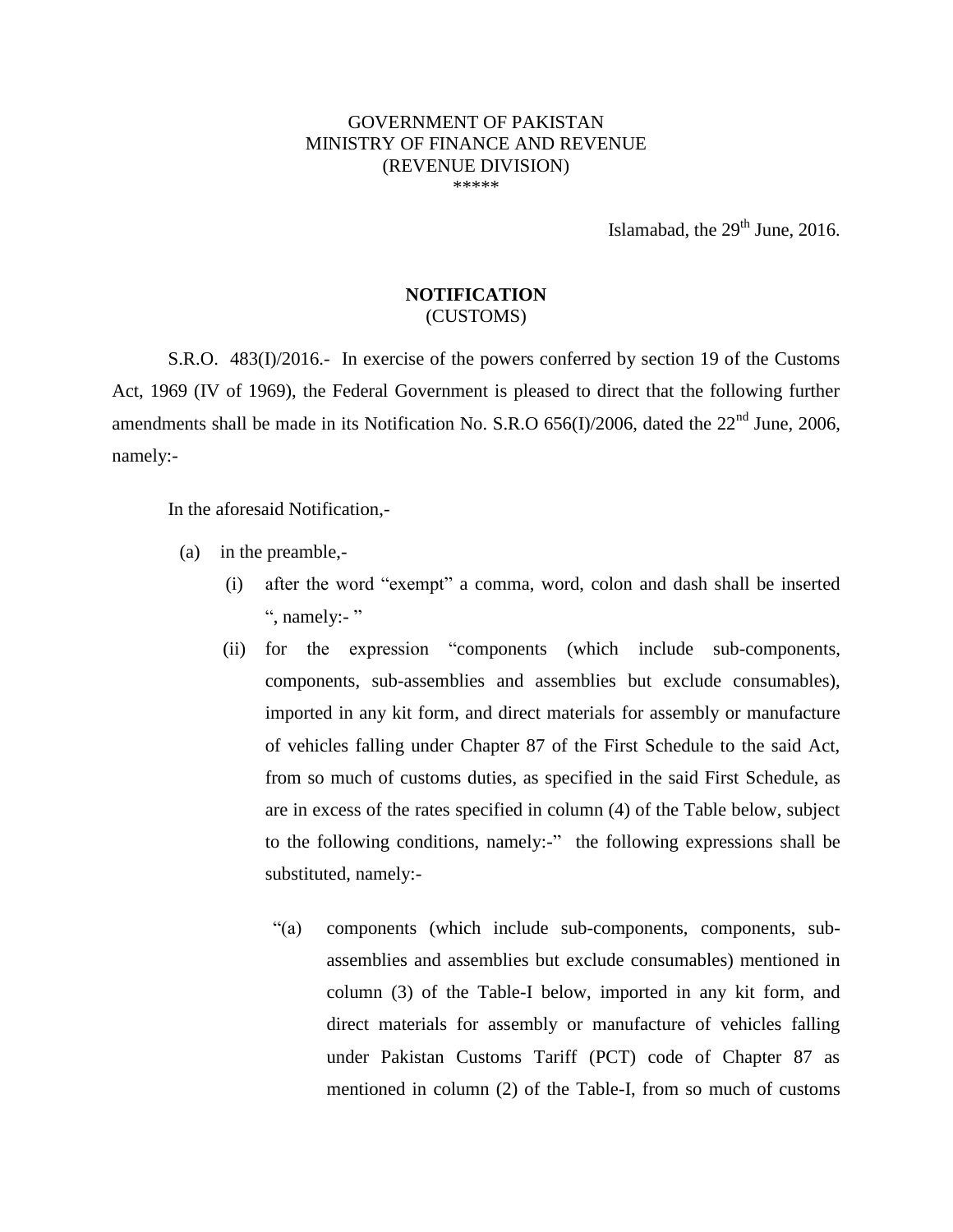duty as specified in the First Schedule to the said Act, as is in excess of the rates specified in column (4) of Table-I, subject to the general conditions (i) to (xiv) in paragraph 2;

- (b) the goods mentioned in column (3) of the Table-II below, imported by an importer-cum-assembler or manufacturer, declared to be an investor under "Category-A Greenfield Investment" and "Category-B Brownfield Investment" by the Ministry of Industries and Production in terms of its Notification No. 2(9)/2013-LED-II dated the  $2<sup>nd</sup>$  June, 2016, for assembly or manufacture of automotive vehicles, falling under Pakistan Customs Tariff (PCT) code of Chapter 87 mentioned in column (2) of the Table-II, customs-duty specified in the First Schedule to the said Act as is in excess of the rates specified in column (4) of the Table-II, subject to the special conditions in column (5) of Table-II, besides general conditions (i) to (xvi) in paragraph 2; and
- (c) the goods mentioned in column (2) of the Table-III below, imported by an importer-cum-assembler or manufacturer, declared to be an investor under "Category-A Greenfield Investment" by the Ministry of Industries and Production in terms of its Notification No.  $2(9)/2013$ -LED-II dated the  $2<sup>nd</sup>$  June, 2016, for assembly or manufacture of vehicles, falling under PCT code mentioned in column (3), customs-duty specified in the First Schedule to the said Act to the extent as specified in column (4) of the Table-III, subject to the special conditions mentioned in column (5) of Table-III, besides general conditions (i) to (xvi) in paragraph 2.";
- (b) The existing conditions (i) to (xiii) shall be made paragraph 2 and following amendments shall be made therein, namely:-
	- (i) in paragraph 2 as mentioned above before condition (i) the following shall be inserted, namely:-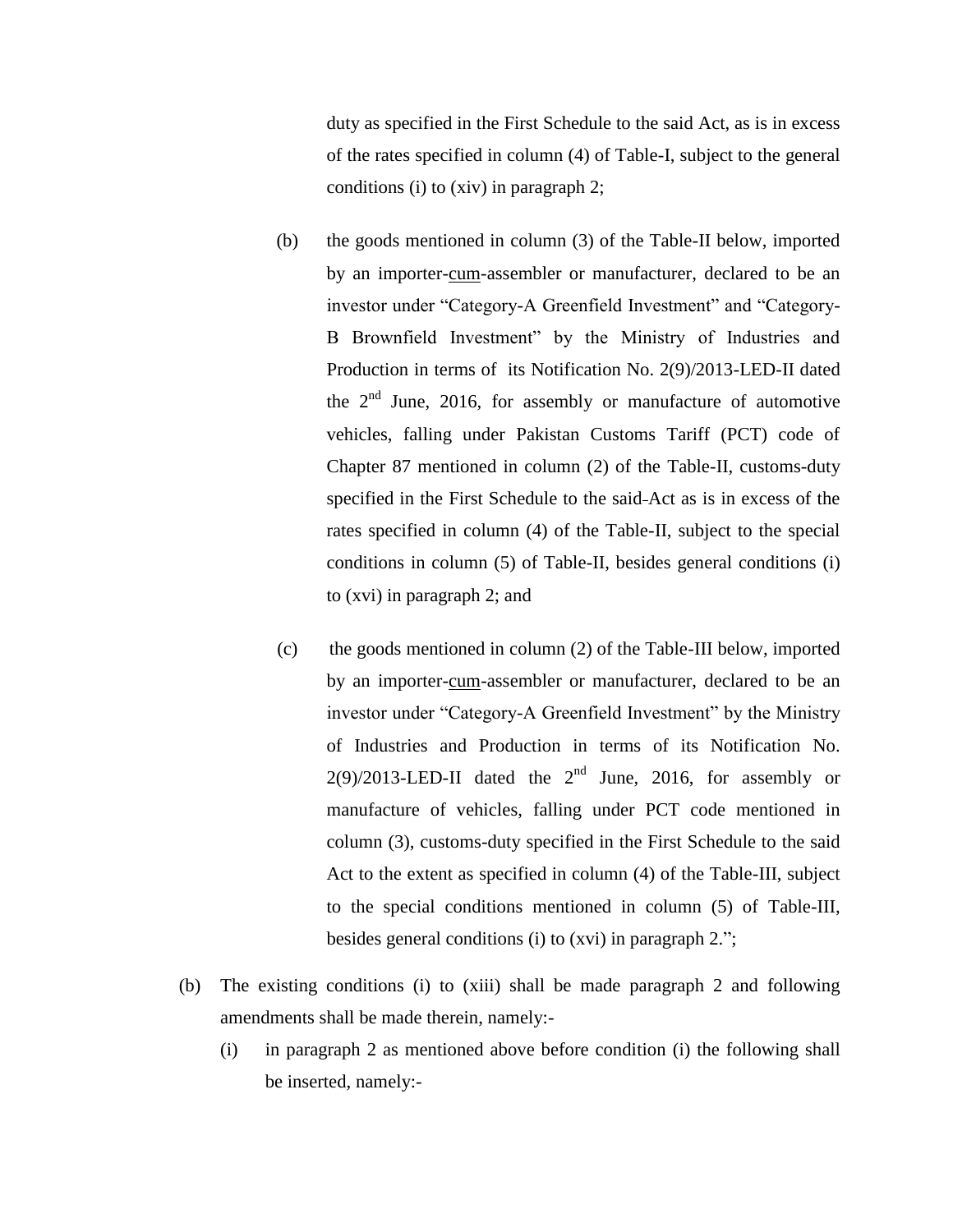"2. The aforesaid exemption shall be subject to the following conditions, namely:-

- (ii) for condition (i), the following shall be substituted, namely;-
	- "(i) the importer-cum-assembler or manufacturer registered under the Sales Tax Act, 1990 having suitable in-house facilities as defined in 'Annexure-A' to this notification for the manufacture of road worthy vehicles or the importer-cum-assembler or manufacture is in possession of a firm contract with any other manufacturer for manufacture of specified goods, duly registered under the Sales Tax Act, 1990, having the prescribed in-house facilities for manufacture of the said goods, according to the laid down standards and this fact has been certified by the Engineering Development Board (EDB) of Ministry of Industries and Production:

Provided that the facility of assembly or manufacture under firm contract shall not be admissible for assembly or manufacture of 4-Stoke auto rickshaw of PCT heading 8703.2115, 3-Wheeler Cargo Loader of PCT heading 8704.3150 and vehicles of PCT heading 87.11 or for assembly or manufacture of vehicles specified in Table-II by an investor under Category-A Greenfield Investment or Category-B Brownfield Investment;

- (iii) after condition (xiii), the following new conditions shall be added, namely;-
	- "(xiv) in line with the policy ensuring consumer welfare under Automotive Development Policy (ADP) 2016-21, the said kits imported by importer-cum-assembler or Original Equipment Manufacturer (OEM) of cars must contain immobilizer. The OEM shall confirm the compulsory installation of immobilizer in the cars produced at his facilities. The EDB shall ensure compliance of said consumer welfare measure;
	- (xv) for setting up the new assembly or manufacturing facility of the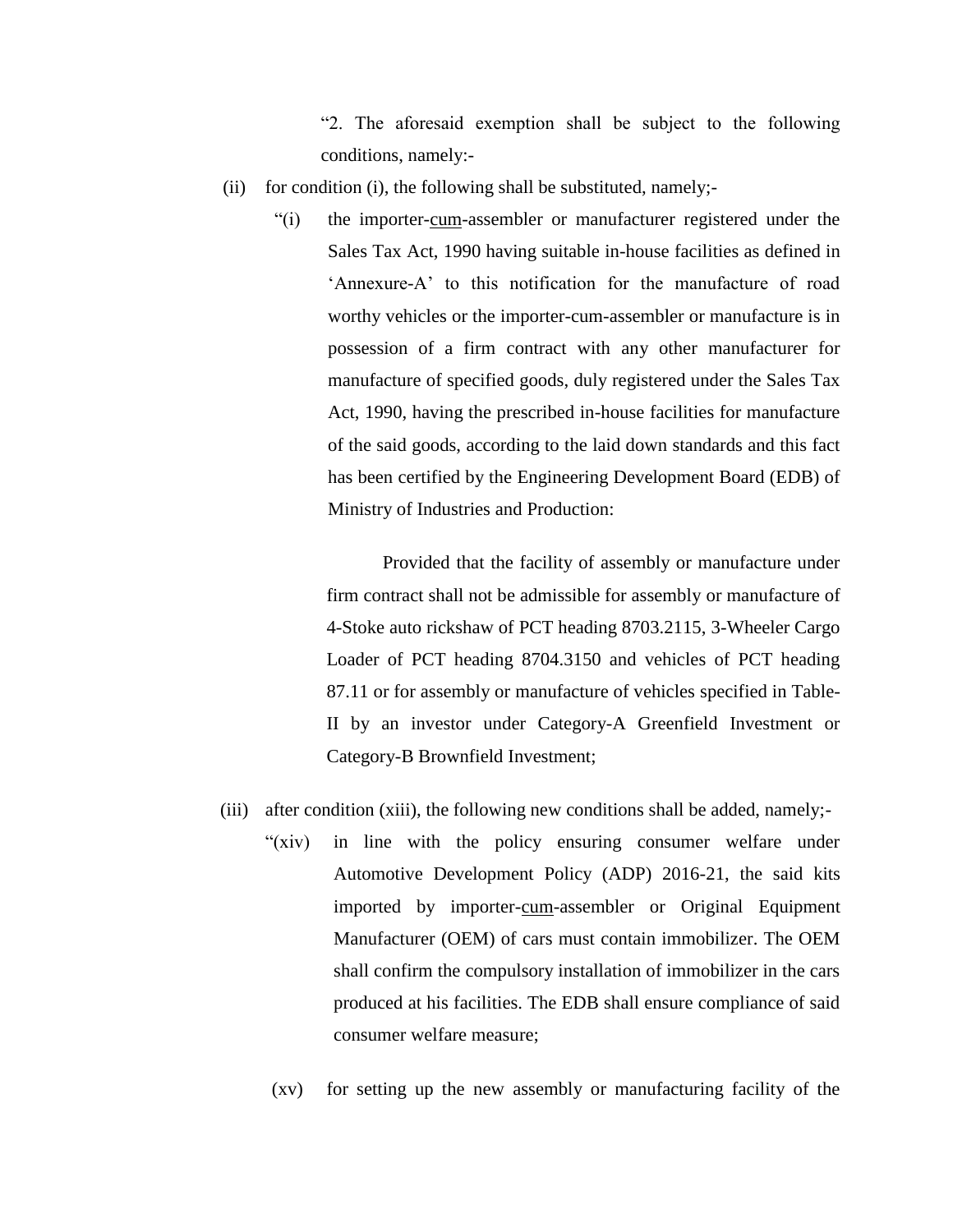vehicles the Chief Executive Officer (CEO) of the importing company shall communicate in writing to the EDB of the bonafide requirements or detail of new plant and machinery and the EDB shall determine or quantify the actual requirement for the purpose of exemption of customs-duty in terms of Sr. No. 2 of the Table-III below;

- (xvi) in case of material deviation from the approved commercial operation schedule, the EDB shall initiate suitable action, after necessary verification, for stoppage or withdrawal of incentives allowed in terms of Table-II and Table-III "; and
- (iv) after the conditions, the existing "Explanation" shall be re-numbered as "Explanation-I" and thereafter the following shall be inserted, namely.-

**"Explanation-II:** For the purpose of Table-II, the expressions "Components in any kit form (CKD) Non-localized" shall mean the components as are not mentioned in Appendix-I and Appendix-II of the Notification No. SRO 693(I)/2006 dated the 1st July, 2006 and the "Components in any kit form (CKD) localized" shall mean the components as are mentioned in Appendix-I and Appendix-II of the said notification;

(c) for the "Table" the following Tables shall be substituted, namely;-

| S. No.           | <b>Description of vehicles</b>                                                             |             | <b>Description of imported input</b><br>goods                            | Rate of<br><b>Customs</b><br>Duty |
|------------------|--------------------------------------------------------------------------------------------|-------------|--------------------------------------------------------------------------|-----------------------------------|
| $\left(1\right)$ | $\mathbf{2}$                                                                               |             | (3)                                                                      | (4)                               |
| 1.               | Agriculture tractors of PCT<br>heading 87.01                                               | (i)<br>(11) | Components for assembly/<br>manufacture in any kit form<br>Tyres / Tubes | 1%<br>20%                         |
| 2.               | Road tractors for semi-trailers<br>(prime movers) less than 280 HP<br>of PCT heading 87.01 | (i)<br>(11) | Components for assembly/<br>manufacture in any kit form<br>Tyres / Tubes | 5%<br>3%                          |

## **"TABLE-I** [*See clause (a)*]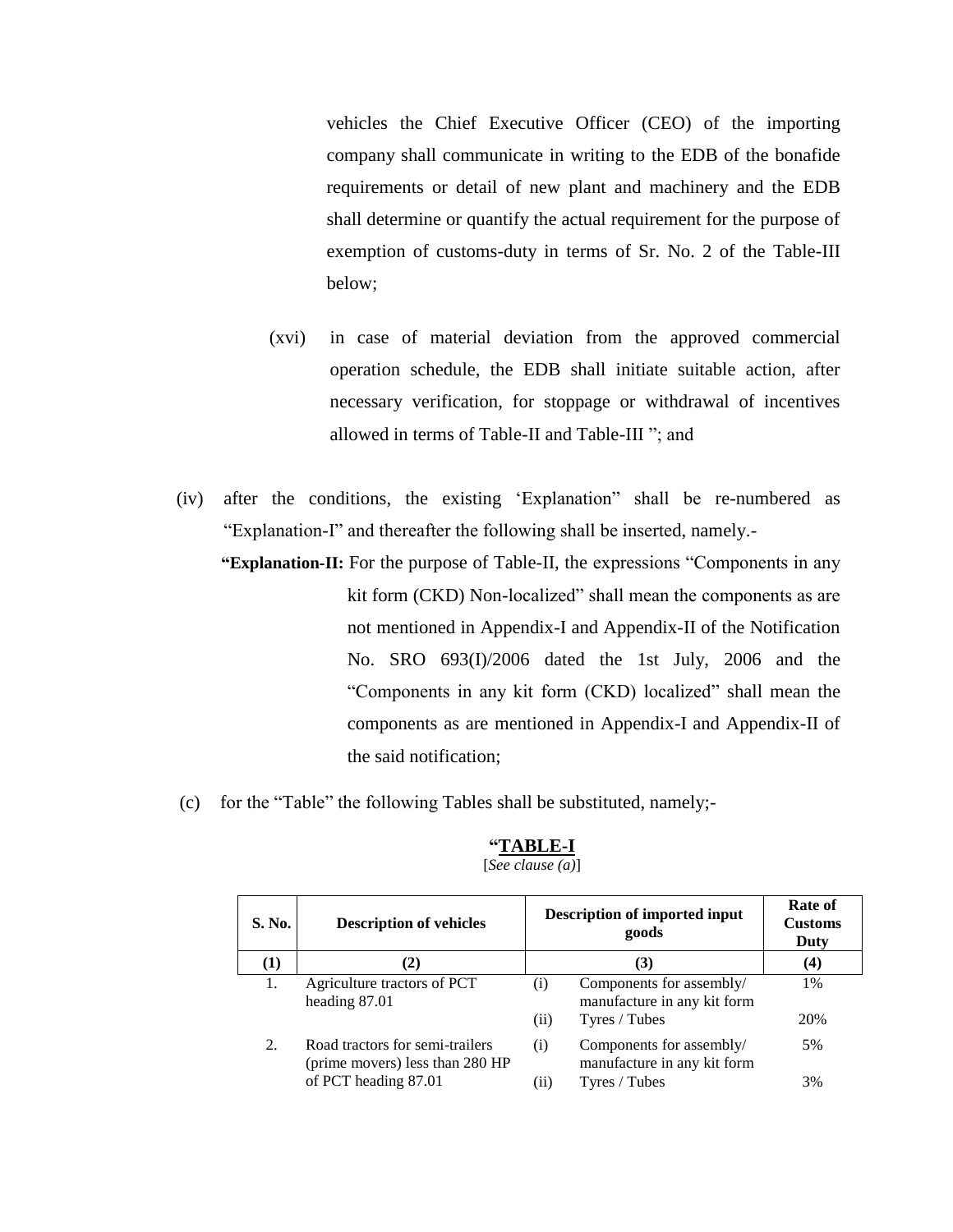| 3.  | Road tractors for semi-trailers<br>(prime movers) of 280 HP and<br>above of PCT heading 87.01                                                 | (i)<br>(ii)                                 | Components for assembly/<br>manufacture in any kit form<br>Tyres / Tubes                                                                                                                                  | 5%<br>3%                                                                                  |
|-----|-----------------------------------------------------------------------------------------------------------------------------------------------|---------------------------------------------|-----------------------------------------------------------------------------------------------------------------------------------------------------------------------------------------------------------|-------------------------------------------------------------------------------------------|
| 4.  | Buses of PCT heading 87.02                                                                                                                    | (i)                                         | Components for assembly/                                                                                                                                                                                  | 5%                                                                                        |
|     | (other than mentioned at S. No. 5)<br>below)                                                                                                  | (ii)                                        | manufacture in any kit form<br>Tyres / Tubes                                                                                                                                                              | 3%                                                                                        |
| 5.  | Buses (dedicated LNG/ LPG or                                                                                                                  | (i)                                         | Components for assembly/                                                                                                                                                                                  | 1%                                                                                        |
|     | CNG) of PCT heading 87.02                                                                                                                     | (ii)                                        | manufacture in any kit form<br>Tyres / Tubes                                                                                                                                                              | 3%                                                                                        |
| 6.  | Vehicles of PCT heading 87.03                                                                                                                 | (i)                                         | Components for assembly/                                                                                                                                                                                  | 30%                                                                                       |
|     | (excluding specially designed<br>twin cabin type taxi of PCT<br>heading 8703.3227 and 4-Stroke<br>Auto Rickshaw of PCT heading<br>8703.2115]) |                                             | manufacture in any kit form<br>Tyres / Tubes                                                                                                                                                              | 16%                                                                                       |
| 7.  | 4-Stroke Auto Rickshaw of PCT<br>heading 8703.2115                                                                                            | (i)                                         | Components for assembly/<br>manufacture in any kit form                                                                                                                                                   | 15%                                                                                       |
|     |                                                                                                                                               | (ii)                                        | Tyres / Tubes                                                                                                                                                                                             | 16%                                                                                       |
| 8.  | Vehicles of g.v.w not exceeding<br>5 tons (LCVs) falling under PCT                                                                            | (i)                                         | Components for assembly/<br>manufacture in any kit form                                                                                                                                                   | 20%                                                                                       |
|     | heading 87.04 (except 3-Wheeler<br>cargo loader of PCT heading<br>8704.3150)                                                                  | (ii)                                        | Tyres / Tubes                                                                                                                                                                                             | 16%                                                                                       |
| 9.  | 3-Wheeler cargo loader of PCT<br>heading 8704.3150                                                                                            | (i)                                         | Components for assembly/<br>manufacture in any kit form                                                                                                                                                   | 15%                                                                                       |
|     |                                                                                                                                               | (ii)                                        | Tyres / Tubes                                                                                                                                                                                             | 16%                                                                                       |
| 10. | Vehicles of g.v.w exceeding 5<br>tons (HCVs) falling under PCT                                                                                | (i)                                         | Components for assembly/<br>manufacture in any kit form                                                                                                                                                   | 10%                                                                                       |
|     | heading 87.04                                                                                                                                 | (ii)                                        | Tyres / Tubes                                                                                                                                                                                             | 3%                                                                                        |
| 11. | Vehicles of PCT heading 87.11<br>(except motorcycle rickshaw of<br>PCT heading 8711.3020)                                                     | (i)                                         | Components for assembly/<br>manufacture in any kit form                                                                                                                                                   | 15% but<br>10% for<br>motorcycles<br>for new<br>entrant for a<br>period of<br>five years. |
|     |                                                                                                                                               | (ii)                                        | Tyres / Tubes                                                                                                                                                                                             | 20%                                                                                       |
| 12. | Motorcycle rickshaw of PCT<br>heading 8711.3020                                                                                               | (i)                                         | Components for assembly/<br>manufacture in any kit form                                                                                                                                                   | 15%                                                                                       |
|     |                                                                                                                                               | (ii)                                        | Tyres / Tubes                                                                                                                                                                                             | 20%                                                                                       |
| 13. | Trailer of PCT heading 87.16                                                                                                                  | (i)<br>(ii)<br>(iii)<br>(iv)<br>(v)<br>(vi) | The following component for<br>assembly/ manufacture of trailers:-<br>Axle tube with brake<br>without Hub and Drum.<br>Pneumatic suspension.<br>ABS system.<br>King Pin.<br>Fifth wheel.<br>Axle Complete | 5%                                                                                        |
|     |                                                                                                                                               | (vii)                                       | Mechanical Suspension.                                                                                                                                                                                    |                                                                                           |

(viii) ASR Brake system.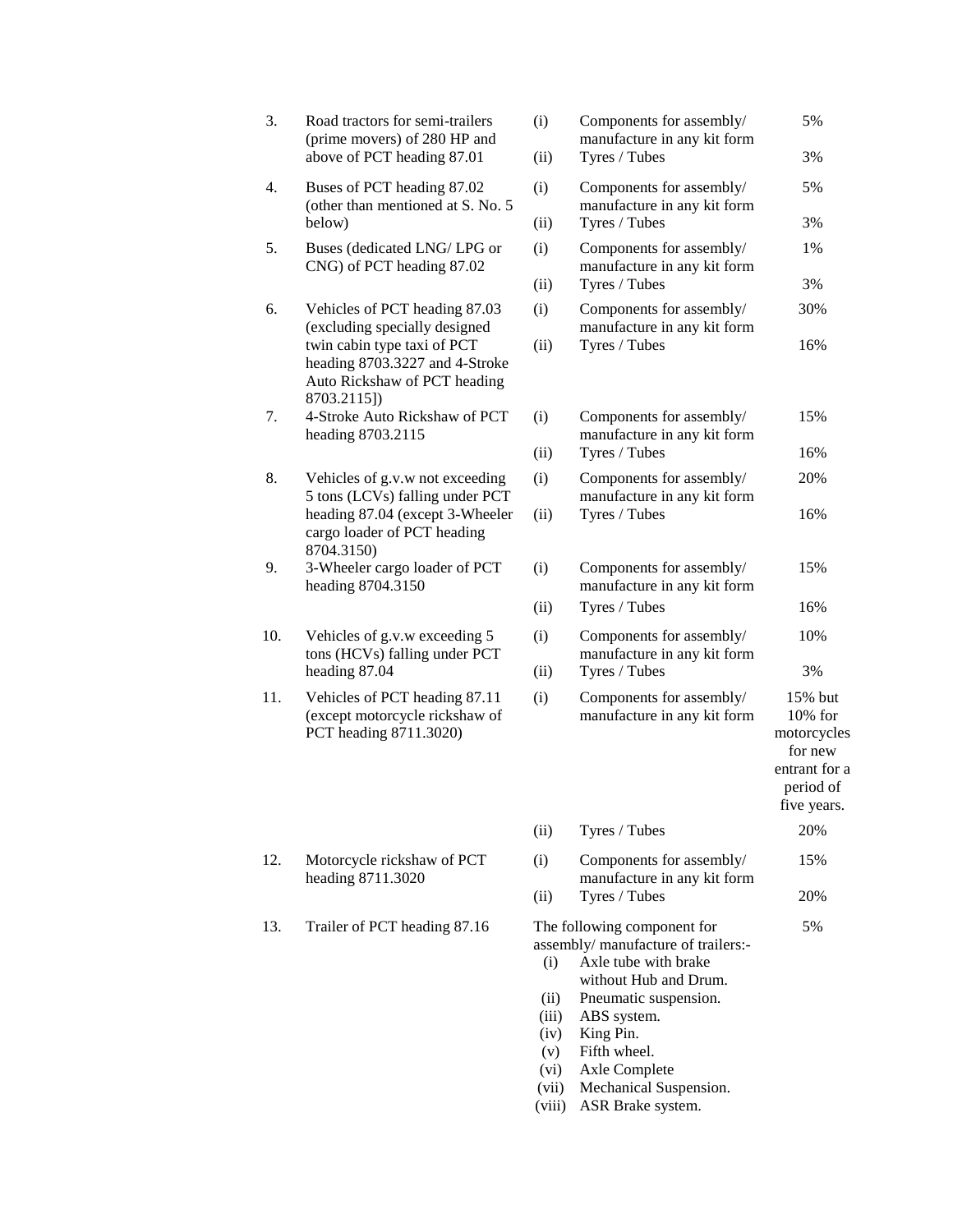- (ix) Pintle Hook.
- (x) Wheel Rim (size 8.0x20).

14. Assembly kits of all the above categories to the number of their exported units subject to the following conditions:-

- (i) no duty drawback was claimed at the time of export;
- (ii) The imported kits relate to the vehicle of same engine capacity as were exported; and

(iii) the importer makes a declaration in the bill of entry or goods declaration (GD) at the time of import that he intends to avail this facility and produces the following evidence of export; namely:-

- (a) a copy of the bill of entry or goods declaration (GD) bearing examination report of customs;
- (b) bill of lading; and
- (c) foreign exchange repatriation certificate.
- 15. Materials for direct use, as are not manufactured locally, in the manufacture of vehicles listed at Sr. No. 1 to 13 above.

**-** 1%.

|  | BL)<br>. . | Æ |  |
|--|------------|---|--|
|  |            |   |  |

[*See clause (b)*]

| S.<br>No. | <b>Description of vehicles</b>                                                                    |     | <b>Description of</b><br>imported goods                            | Customs-<br>duty Rate | <b>Special</b><br><b>Condition</b>                                                          |
|-----------|---------------------------------------------------------------------------------------------------|-----|--------------------------------------------------------------------|-----------------------|---------------------------------------------------------------------------------------------|
| $\bf(1)$  | (2)                                                                                               |     | (3)                                                                | (4)                   | (5)                                                                                         |
| 1.        | Road tractors for semi-<br>trailers (prime movers)<br>less than 280 HP of PCT<br>heading 87.01    | (i) | Components in any kit<br>form (CKD) Localized<br>and Non-localized | 5%                    | For a period of<br>three years for<br>Category-A<br>Investor and<br>Category-B<br>Investor. |
| 2.        | Road tractors for semi-<br>trailers (prime movers)<br>of 280 HP and above of<br>PCT heading 87.01 | (i) | Components in any kit<br>form (CKD) Localized<br>and Non-localized | 5%                    | $-do$ -                                                                                     |

**-** 0%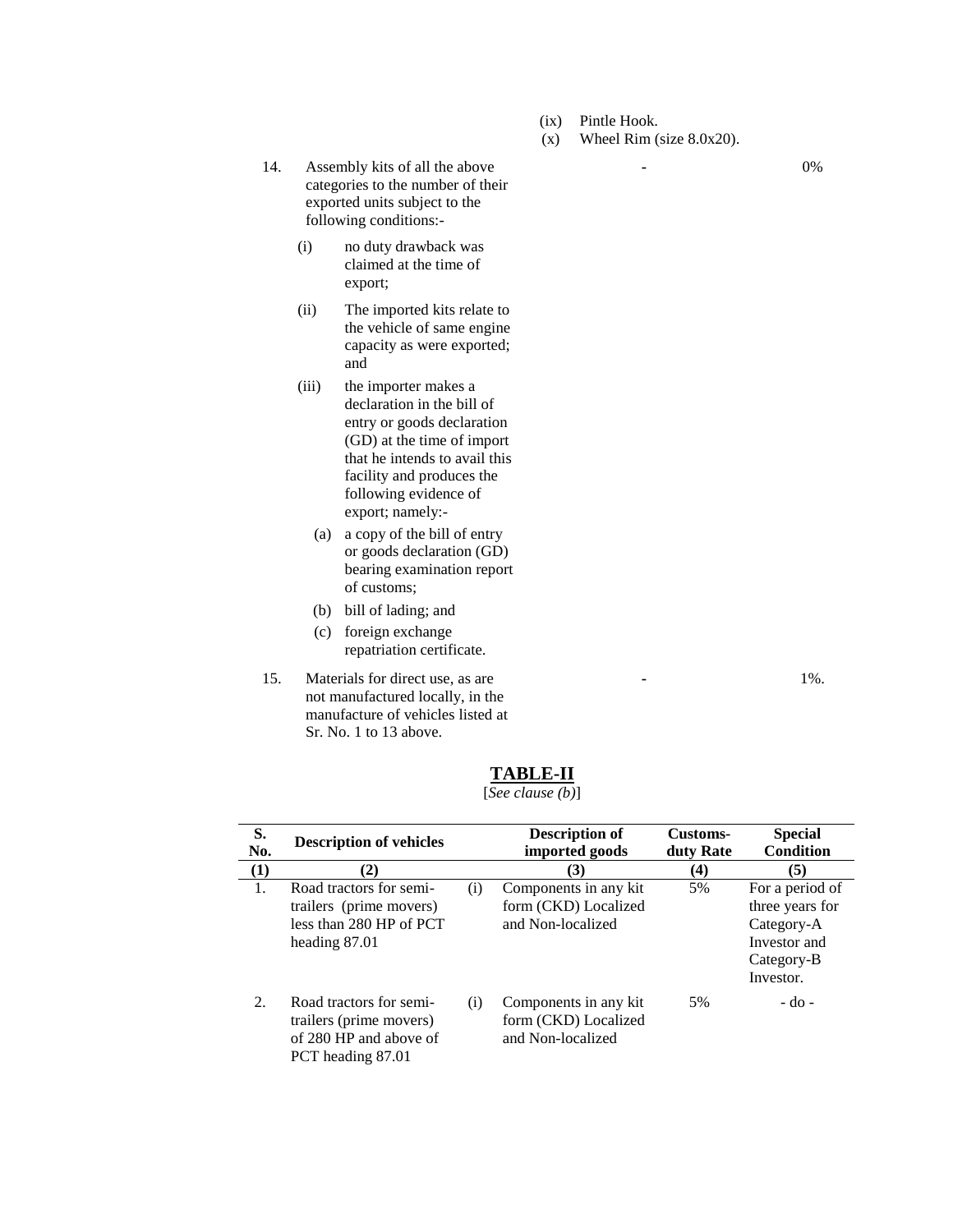| 3.               | Buses of PCT heading<br>87.02 (other than<br>mentioned at S. No. 4<br>below)              | (i)  | Components in any kit<br>form (CKD) Localized<br>and Non-localized | 5%  | $-do -$                                                                                                                          |
|------------------|-------------------------------------------------------------------------------------------|------|--------------------------------------------------------------------|-----|----------------------------------------------------------------------------------------------------------------------------------|
| $\overline{4}$ . | Buses (dedicated LNG/<br>LPG or CNG) of PCT<br>heading 87.02                              | (i)  | Components in any kit<br>form (CKD) Localized<br>and Non-localized | 1%  | $-do$ -                                                                                                                          |
| 5.               | Vehicles of PCT heading<br>87.03 (excluding Auto<br>Rickshaw of PCT<br>heading 8703.2115) | (i)  | Components in any kit<br>form (CKD) Non-<br>localized              | 10% | For a period of<br>five years for<br>Category-A<br>Investor and<br>for a period of<br>three years for<br>Category-B<br>Investor. |
|                  |                                                                                           | (ii) | Components in any kit<br>form (CKD) Localized                      | 25% | $-do-$                                                                                                                           |
| 6.               | Vehicles of g.v.w not<br>exceeding 5 tons falling<br>under PCT heading                    | (i)  | Components in any kit<br>form (CKD) Non-<br>localized              | 10% | $-do -$                                                                                                                          |
|                  | 87.04 (excluding 3-<br>Wheeler cargo loader of<br>PCT heading 8704.3150)                  | (ii) | Components in any kit<br>form (CKD) Localized                      | 25% | $-do-$                                                                                                                           |
| 7.               | Vehicles of g.v.w<br>exceeding 5 tons falling<br>under PCT heading<br>87.04               | (i)  | Components in any kit<br>form (CKD) Localized<br>and Non-localized | 10% | For a period of<br>three years for<br>Category-A<br>Investor and<br>Category-B<br>Investor.                                      |

## **TABLE-III**

[*See clause (c)*]

| S.<br>No.         | <b>Description of goods</b> | <b>PCT Code</b>                  | <b>Extent of</b><br>exemption<br>of<br>Customs-<br>duty | <b>Special Condition</b>                                                                                                                                                                                                                                                                                                                                                     |
|-------------------|-----------------------------|----------------------------------|---------------------------------------------------------|------------------------------------------------------------------------------------------------------------------------------------------------------------------------------------------------------------------------------------------------------------------------------------------------------------------------------------------------------------------------------|
| $\left( 1\right)$ | (2)                         | (3)                              | (4)                                                     | (5)                                                                                                                                                                                                                                                                                                                                                                          |
|                   | Vehicles (CBU)              | 87.01<br>87.02<br>87.03<br>87.04 | $50\%$ of<br>prevailing<br>rate                         | exemption<br>The<br>shall<br>be<br>admissible on import of 100<br>vehicles (CBU) of the same<br>to be<br>variant<br>assembled/<br>manufactured as mentioned in<br>column (2) of the Table-I<br>above, for test marketing after<br>ground breaking of the project,<br>duly approved/ certified by<br>MoIP on recommendation of<br>the Engineering Development<br>Board (EDB). |
| 2.                | Plant and machinery         | Respective<br>headings           | 100%                                                    | The<br>exemption<br>shall<br>be<br>admissible on one time basis                                                                                                                                                                                                                                                                                                              |